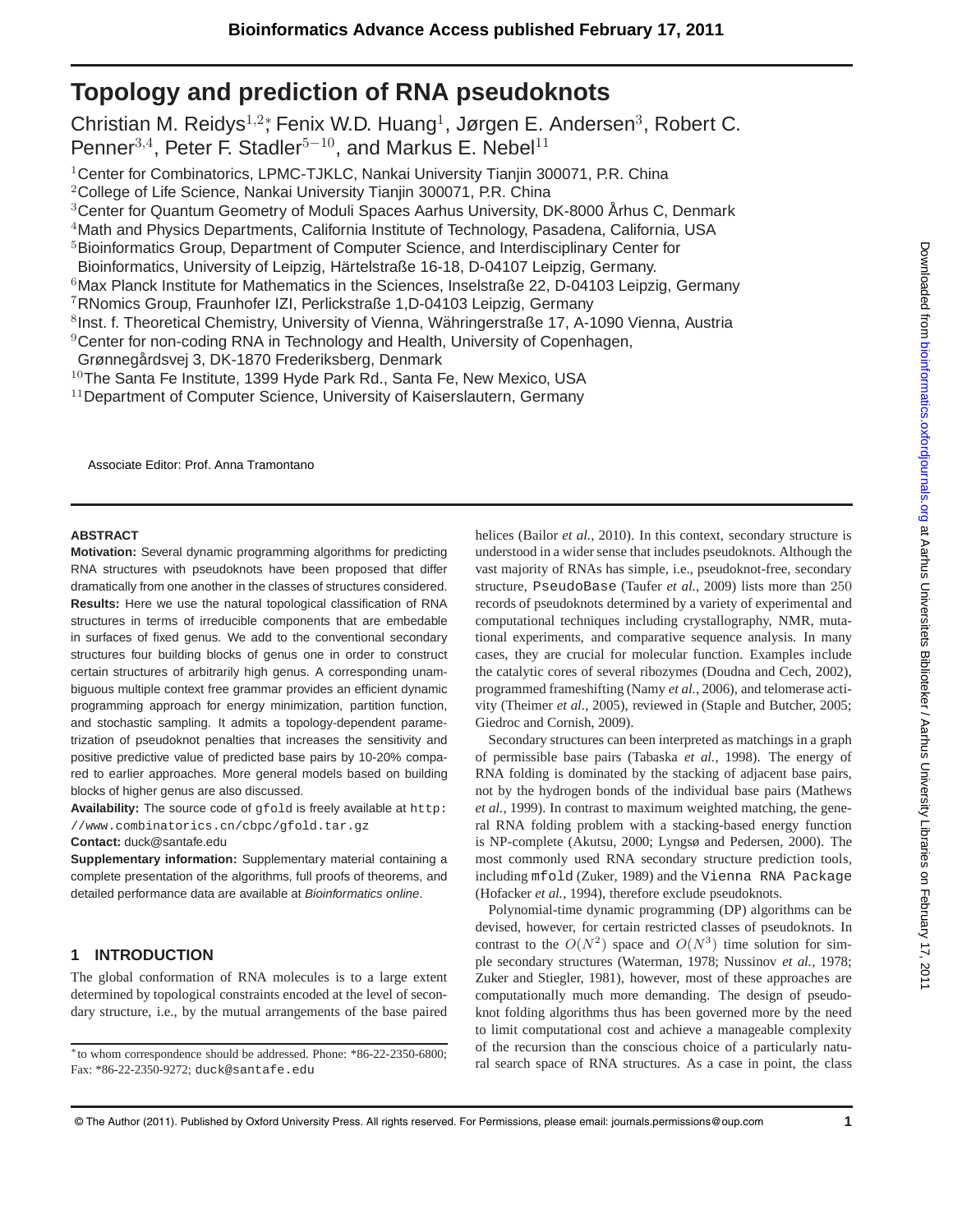of structures underlying the algorithm by Rivas and Eddy (1999) (R&E-structures, pknot-R&E) was characterized only in a subsequent publication (Rivas and Eddy, 2000). The following references provide a certainly incomplete list of DP approaches to RNA structure prediction using different structure classes characterized in terms of recursion equations and/or stochastic grammars: Rivas and Eddy (1999); Uemura Y. *et al.* (1999); Akutsu (2000); Lyngsø and Pedersen (2000); Cai *et al.* (2003); Dirks and Pierce (2003); Deogun *et al.* (2004); Reeder and Giegerich (2004); Li and Zhu (2005); Matsui *et al.* (2005); Kato *et al.* (2006); Chen *et al.* (2009). The inter-relationships of some of these classes of RNA structures have been clarified in part by Condon *et al.* (2004) and Rødland (2006). In addition to these exact algorithms, a plethora of heuristic approaches to pseudoknot prediction have been proposed in the literature; see e.g., (Metzler and Nebel, 2008; Chen, 2008) and the references therein.

At least three distinct classification schemes of RNA contact structures have been proposed: Haslinger and Stadler (1999) suggested using book-embeddings, Jin *et al.* (2008) focused on the maximal set of pairwise crossing base pairs, and Bon *et al.* (2008) based the classification on topological embeddings. While these classifications have in common that simple secondary structure forms the most primitive class of structures, they differ already in the construction of the first non-trivial class of pseudoknots. Despite their mathematical appeal, however, no efficient (polynomial-time) algorithms are available for predicting pseudoknotted structures even in the simplest case of 3-noncrossing RNA structures. A practically workable approach to 3-noncrossing structures requires the enumeration of an exponentially growing number of diagrams which are then "filled in" by means of DP (Huang *et al.*, 2009); a Monte-Carlo approach utilizing the topological approach with a very simple matching-like energy model was explored by (Vernizzi and Orland, 2005).

In this contribution, we show that the topological classification of RNA structures can be translated into efficient DP algorithms. To this end, we introduce  $\gamma$ -structures and prove that they can be derived from a *finite* family of abstract shapes called shadows. In Theorem 2.3, we enumerate these four shadows for  $\gamma = 1$ , which can be cast as explicit construction rules for a unique multiple context-free grammar (Section 2.3). Corresponding DP algorithms for energy minimization, partition function, and Boltzmann-sampling functionalities are implemented in the software package gfold. An important feature is that  $\gamma$ -structures can be treated algorithmically like pseudoknot-free secondary structures in sense that there are finitely many motifs, i.e., shadows, for fixed  $\gamma$ , each of which is assigned a specific energy. Because of the multiplicity of motifs, which rapidly increases with  $\gamma$ , this allows for a more detailed energy model of pseudoknotted structures based on their topological complexity.

## **2 RESULTS**

#### **2.1 Topology of RNA Structures**

*Diagram Representation.* RNA molecules are linear biopolymers consisting of the four nucleotides **A**, **U**, **C**, and **G** characterized by a sequence endowed with a unique orientation  $(5'$  to  $3')$ . Each nucleotide can interact (base pair) with at most one other nucleotide by means of specific hydrogen bonds. Only the Watson-Crick pairs **GC**



**Fig. 1.** RNA structure as planar graph (hydrogen bonds (resp. backbone) represented by red (resp. black) edges) and diagram.

and **AU** as well as the wobble **GU** are admissible. These base pairs determine the secondary structure. Note that we have neglected here base triples and other types of more complex interactions. Secondary structures can thus be represented as graphs where nucleotides are represented by vertices, the backbone of the molecule as well as the hydrogen bonds are represented by edges; see Fig. 1 (a). More conveniently, we use the convention to represent the backbone of the polymer by a horizontally drawn chain. As before, this chain consists of vertices and arcs respectively representing the nucleotides and covalent bonds. However, the edges representing the base pairs now are depicted as arcs in the upper half-plane; see Fig. 1 (b). We call this representation the *diagram* of the molecule.

Thus, we shall identify a structure with a labelled graph over the vertex set  $[N] = \{1, 2, \ldots, N\}$  represented by drawing the vertices  $1, 2, \ldots, N$  on a horizontal line in the natural order and the arcs  $(i, j)$ , where  $i < j$ , in the upper half-plane.

*Fatgraph representation.* In order to understand the topological properties of RNA molecules we need to pass from the picture of RNA as diagrams or contact-graphs to that of topological surfaces. Only the associated surface carries the important invariants leading to a meaningful filtration of RNA structures. Formally, we will view an RNA molecule as a topological surface (Andersen *et al.*, 2010). The main idea is to "thicken" the edges into (untwisted) bands or ribbons and to expand each vertex to a disk as shown in Fig. 2. This inflation of edges leads to a fatgraph  $D$  (Loebl and Moffatt, 2008; Penner *et al.*, 2010).

A fatgraph, sometimes also called "ribbon graph" or "map", is a graph equipped with a cyclic ordering of the incident half-edges at each vertex. Thus,  $D$  refines its underlying graph  $D$  insofar as it encodes the ordering of the ribbons incident on its disks. In the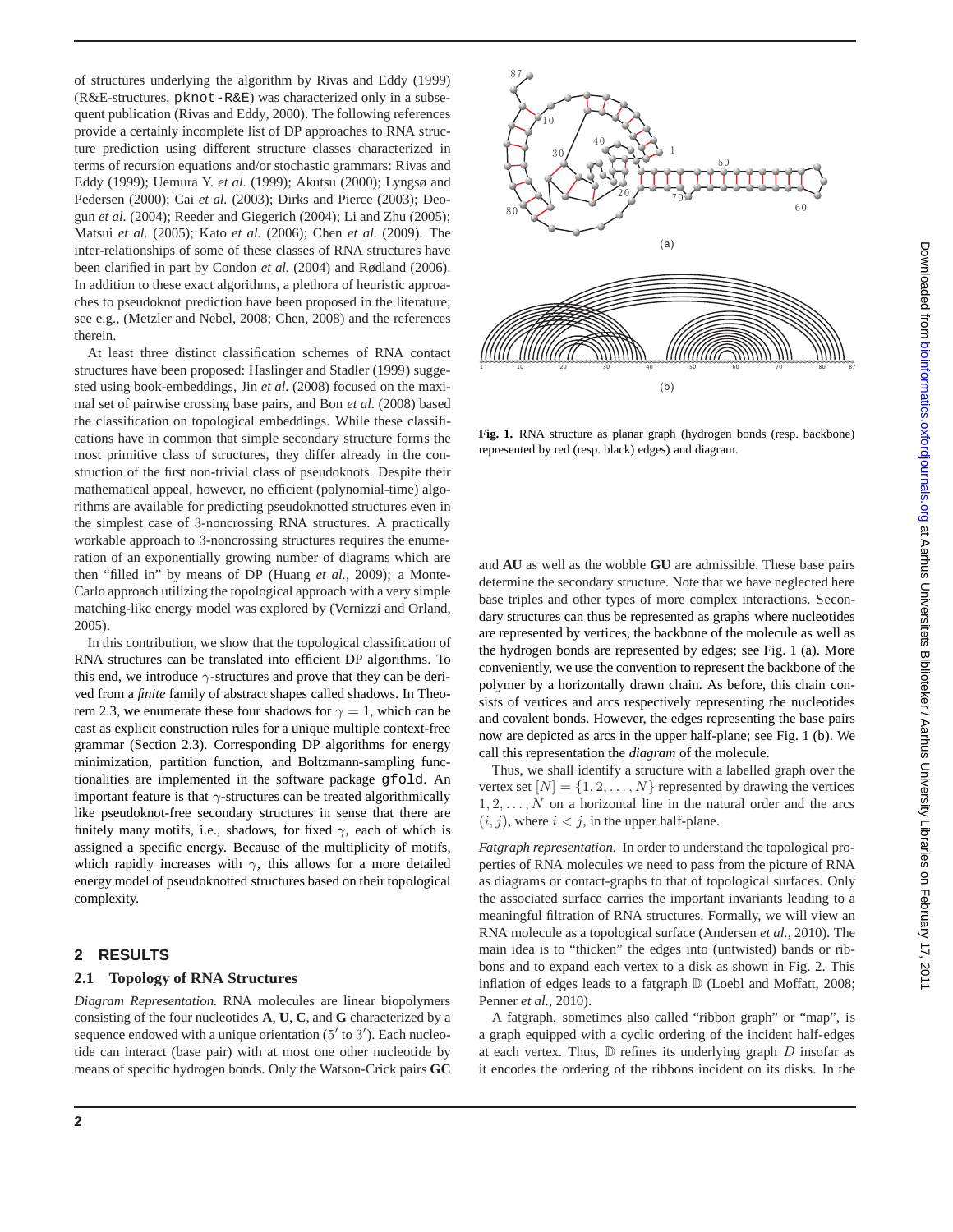

**Fig. 2.** Inflation of edges and vertices to ribbons and disks. Here we have four vertices, five edges and one boundary component  $({\vec a}, {\vec b}, {\vec c}, {\vec d}, {\vec e}, f, {\vec g}, h, i, j)$ . The corresponding surface has Euler characteristic  $\chi = v - e + r = 0$  and genus  $g = 1$ , see eqs (2.1) and  $(2.2)$ .



**Fig. 3.** Computing the number of boundary components. The diagram contains  $5 + 9$  edges and 10 vertices. We follow the alternating paths described in the text and observe that there are exactly two boundary components (bold and thin). According to eq. (2.1), the genus of the diagram is given by  $1 - \frac{1}{2}(10 - 14 + 2) = 2$ , see SM, Fig. S6 for details.

following we will deal with orientable ribbon graphs<sup>1</sup>. Each ribbon has two boundaries. The first one in counterclockwise order is labeled by an arrowhead, see Fig. 2. A D-cycle or D-boundary component is then constructed by following these directed boundaries from disk to disk thereby alternating between base pair ribbons and backbone, with the exception of the segment of the boundary component that travels along the bottom of the backbone using only backbone bonds, as shown in Figs. 2 and 3. We give a brief tutorial on how to compute boundary components in the SM, Fig. S6. Topological invariants such as the number of boundary components of the fatgraph D can thus be computed directly from the underlying diagram D. Furthermore, fatgraphs can be succinctly stored and conveniently manipulated on the computer as pairs of permutations (Penner *et al.*, 2010).

The fatgraph  $\mathbb D$  gives rise to a unique surface  $X_{\mathbb D}$ , and each  $\mathbb D$ cycle corresponds to a boundary component of  $X_{\mathbb{D}}$ , whose Euler characteristic and genus are given by

$$
\chi(X_{\mathbb{D}}) = v - e + r \tag{2.1}
$$

$$
g(X_{\mathbb{D}}) = 1 - \frac{1}{2}\chi(X_{\mathbb{D}}), \qquad (2.2)
$$

where  $v, e, r$  denotes the number of discs, ribbons and boundary components in  $D$  (Massey, 1967). The graph  $D$  can readily be obtained by continously contracting the ribbons and discs of D.

We next make use of an additional feature of RNA structures, namely, that the backbone forms a unique oriented chain determined by the covalent bonds. Thus, the backbone can be collapsed to a single disk since the surface is orientable: in absence of twisted ribbons, there is no particular information in the backbone itself. Indeed, the procedure can be undone by re-inflating the disk and rebuilding the backbone. The contraction of the  $N$  vertices to a single one and



**Fig. 4.** Reduction to fatgraphs with a single vertex. Contracting the backbone of a diagram into a single vertex decreases the length of the boundary components and preserves the genus. The contracted fatgraph is equivalent to the labeled directed cycle. The backbone of the polymer can be recovered by re-inflating the disk into the backbone. The polygon (r.h.s.) represents the standard 2D-model of a surface as discussed in (Massey, 1967).

the removal of the  $(N - 1)$  covalent bonds therefore preserves the Euler characteristic and genus, see Fig. 4.

Using the collapsed fatgraph<sup>2</sup> we see that the relation between the genus of the surface and the number of boundary components is determined by the number of arcs in the upper half-plane, namely,

$$
2 - 2g - r = 1 - n,\t(2.3)
$$

where  $n$  is number of base pairs and  $r$  the number of boundary components. The latter can be computed easily and therefore controls the genus of the molecules. Eq. (2.3) follows from eqns. (2.2) and (2.1), which together yield  $2 - 2g - r = v - e$ , and the observation that the contracted graph has  $e = n$  arcs and a single  $(v = 1)$  vertex.

#### **2.2** γ**-structures**

The *shadow* of a diagram (RNA structure) is obtained by removing all noncrossing arcs, collapsing all isolated vertices and replacing all remaining stacks (i.e., adjacent parallel arcs) by single arcs; see Fig. 5. Shadows can be seen as a generalization of shape abstractions (Giegerich *et al.*, 2004) to pseudoknotted structures (Reidys and Wang, 2010). Similar to the process of contracting the backbone into a single vertex, the projection into a shadow changes neither genus nor the number of boundary components (Andersen *et al.*, 2010). All information on stack-lengths and on noncrossing components of the structure is lost in the process however. We shall see that the set of structures with shadow  $\mathfrak S$  can nevertheless be reconstructed efficiently. To this end we will show that, for fixed genus  $q$ , there are only *finitely many* distinct shadows  $S_q$ , which will play a central role in constructing folding algorithms.

A diagram is *irreducible* (or connected) (Kleitman, 1970) if for any two arcs there is a sequence of arcs so that consecutive arcs cross one other. A shadow is not necessarily irreducible but may be composed of multiple irreducible components or blocks, see Fig. 6 (1). Any shadow (and in general, any diagram) can be decomposed iteratively by removing irreducible components from bottom to top, i.e., so that that there is no component "inside" the one just removed. Note that the set  $I_{\mathfrak{S}}$  of irreducible components of the set of shadows,  $\mathfrak{S}(S)$ , equals the set of shadows of the irreducible components of

<sup>1</sup> ribbons may also be allowed to twist giving rise to possibly non-orientable surfaces (Massey, 1967)

<sup>&</sup>lt;sup>2</sup> in order to relate this to the standard 2D-models of surfaces derived from triangulations: from the collapsed fatgraph we can derive the *polygonal model of the surface*  $X_{\mathbb{D}}$ , i.e., a 2n-gon in which edges are identified in pairs; see Fig. 4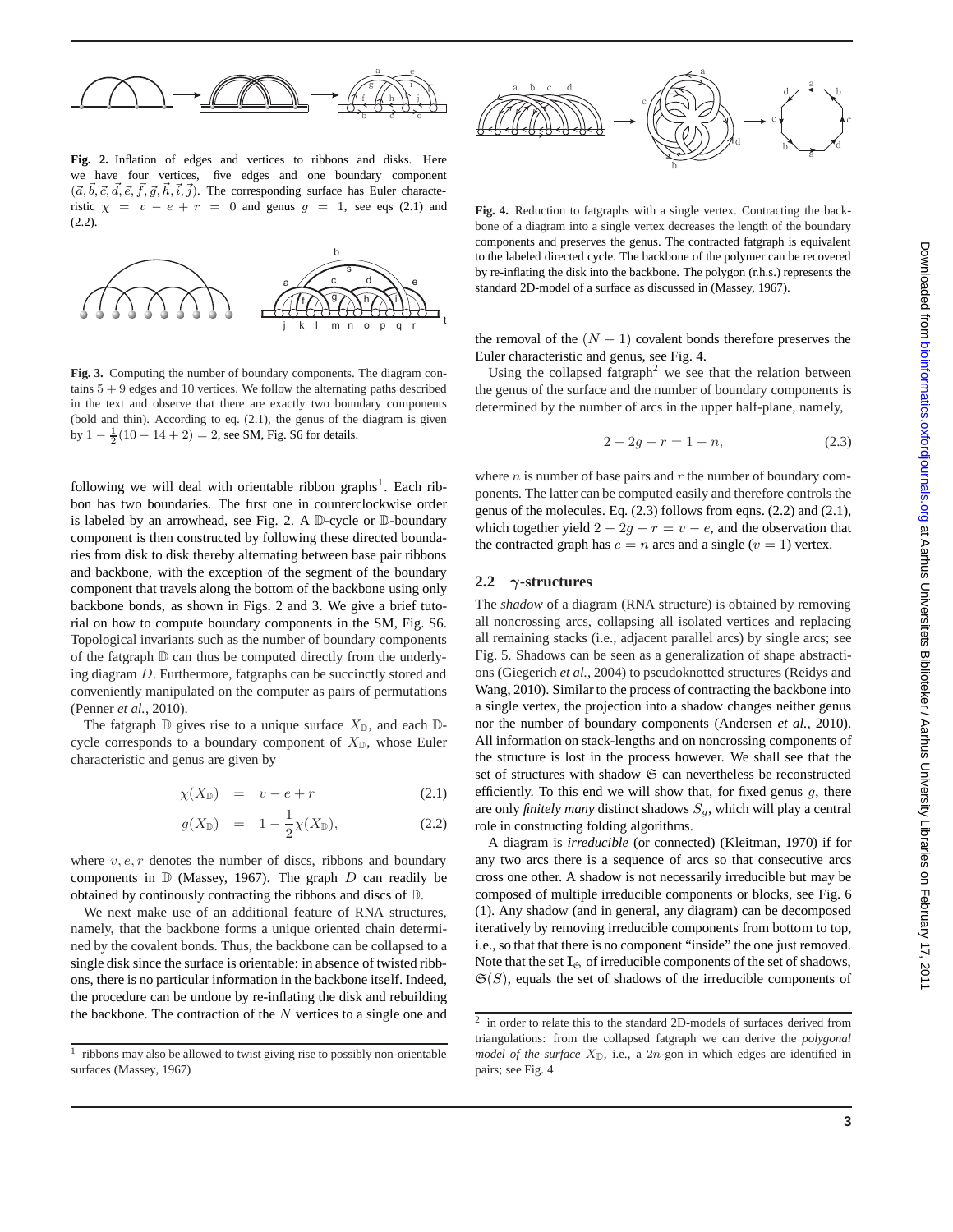

**Fig. 5.** The shadow of a diagram is obtained by removing all noncrossing arcs and isolated vertices and collapsing all resulting stacks into single arcs. While taking shadows is a significant reduction, the key topological invariants of genus and number of boundary components remain invariant.



**Fig. 6.**  $\gamma$ -structures: we display the shadow of a 1-structure (left) having topological genus two and the shadow of the HDV-structure (right) (Ferré-D'Amaré et al., 1998), a 2-structure having also genus two. Although both shadows have genus two, the HDV structure cannot be generated iteratively via successive removals of  $S_1$ -elements and stacked arcs. The structure displayed on the left is derived via two  $S_1$ -substructures.

the diagram S. Furthermore, the genus of  $\mathfrak{S}(S)$  is the sum of the genera of its irreducible components, i.e.,

$$
g(S) = g(\mathfrak{S}(S)) = \sum_{\mathfrak{S}' \in \mathbf{I}_{\mathfrak{S}(S)}} g(\mathfrak{S}').
$$
 (2.4)

It seems natural, therefore, to determine the complexity of a structure by the maximal genus of the components of its shadows. More precisely, we say that S is a  $\gamma$ -structure if  $g(\mathfrak{S}') \leq \gamma$  holds for all irreducible components of the shadows  $\mathfrak{S}(S)$ . By definition, a  $\gamma$ -structure can thus be constructed from the set  $S_{\gamma}$  of shadows of genus at most  $\gamma$  by inserting certain noncrossing arcs, see Fig. 6. The simplest class of structures are of course 0-structures, obtained by placing noncrossing arcs over the empty structure.

LEMMA 2.1. *An RNA structure is a* 0*-structure if and only if it is a simple secondary structure. In particular, a* 0*-structure always has genus*  $g = 0$ *.* 

PROOF. We first observe that a diagram of genus zero contains no crossing arcs. This follows from the fact that genus is a monotone non-decreasing function of the number of arcs (see eq. (2.3)) and that the genus of the matching (H) consisting of two mutually crossing arcs has only one boundary component and hence genus one; see Fig. 2. Second, we observe by induction on the number of arcs that each new noncrossing arc contributes a new boundary component and  $2 - 2g - (r + 1) = 1 - (n + 1)$  shows that the genus remains zero. Structures consisting only of noncrossing arcs therefore have genus zero.

Next, we consider structures of arbitary genus. For their analysis, diagrams without isolated points, i.e., matchings, play a central role. Let  $\mathcal{C}_q(n)$  be the set of matchings of genus g with n arcs, and let  $c_g(n) := |\mathscr{C}_g(n)|$  denote its cardinality. As shown by Andersen *et al.* (2010), the generating function  $\mathbf{C}_g(z) = \sum_{n \geq 0} \mathbf{c}_g(n) z^n$  is given by

$$
\mathbf{C}_g(z) = P_g(z) \frac{\sqrt{1 - 4z}}{(1 - 4z)^{3g}}, \quad g \ge 1,
$$
 (2.5)

where  $P_g(z)$  is an integral polynomial of degree  $(3g - 1)$  such that  $P_g(1/4) \neq 0$ . The number of genus zero matchings are wellknown to be given by the Catalan numbers, and eq. (2.5) allows the derivation of explicit formulas for higher genera, for instance,

$$
\mathbf{c}_1(n) = \frac{2^{n-2}(2n-1)!!}{3(n-2)!}, \ \mathbf{c}_2(n) = \frac{2^{n-4}(5n-2)(2n-1)!!}{90(n-4)!}.
$$

Furthermore, the number  $c_g(2g)$  of matchings of genus g *having exactly* 2g *arcs*, i.e., matchings having exactly one boundary component, is the coefficient of  $z^{2g}$  in  $P_g(z)$  and is given by

$$
\mathbf{c}_g(2g) = \frac{(4g)!}{4^g(2g+1)!}.\tag{2.6}
$$

Explicitly, we have  $c_1(2) = 1$ ,  $c_2(4) = 21$  and  $c_3(6) = 1485$  for example. These particular matchings will serve as "seeds" for our folding algorithm. More precisely, we shall use the following:

THEOREM 2.2. *For arbitrary genus g, the set*  $S_q$  *of shadows is finite. Every shadow in*  $S<sub>g</sub>$  *contains at least* 2g *and at most* (6g – 2) *arcs.*

The special case  $q = 1$ , on which we focus in the algorithmic part of this contribution, is explicated in the Supplementary Material  $(SM)$ .

PROOF. First note that if there is more than one boundary component, then there must be an arc with different boundary components on its two sides, and removing this arc decreases  $r$  by exactly one while preserving q since the number of arcs is given by  $n =$  $2g + r - 1$ . Furthermore, if there are  $\nu_{\ell}$  boundary components of length  $\ell$  in the polygonal model, then  $2n = \sum_{\ell} \ell \nu_{\ell}$  since each side of each arc is traversed once by the boundary. For a shadow,  $\nu_1 = 0$ by definition, and  $\nu_2 \leq 1$  as one sees directly. It therefore follows that  $2n = \sum_{\ell} \ell \nu_{\ell} \ge 3(r-1) + 2$ , so  $2n = 4g + 2r - 2 \ge 3r - 1$ , i.e.,  $4g - 1 \ge r$ . Thus we have  $n = 2g + (4g - 1) - 1 = 6g - 2$ , i.e. any shadow can contain at most  $6g - 2$  arcs. The lower bound 2g follows directly from  $n = 2g + r - 1$  by observing  $r = 1$ .

Many  $S_q$ -shadows are in fact  $\gamma$  structures for some  $\gamma < g$ , that is, they can be constructed from elements of  $S_{\gamma}$ . One key result of this contribution is the following characterization of 1-structures:

THEOREM 2.3. *An RNA structure is a* 1*-structure if and only if its shadow can be decomposed by iteratively removing one of the four shadows*



*In particular,* 1*-structures can have arbitrarily large topological genus.*

PROOF. We only give a sketch here and refer to the SM for a full proof. First, we observe that taking the shadow preserves genus. Since (H) is the unique matching with two arcs of genus  $q = 1$ , it is contained in every matching of genus  $g = 1$ . An arc crossing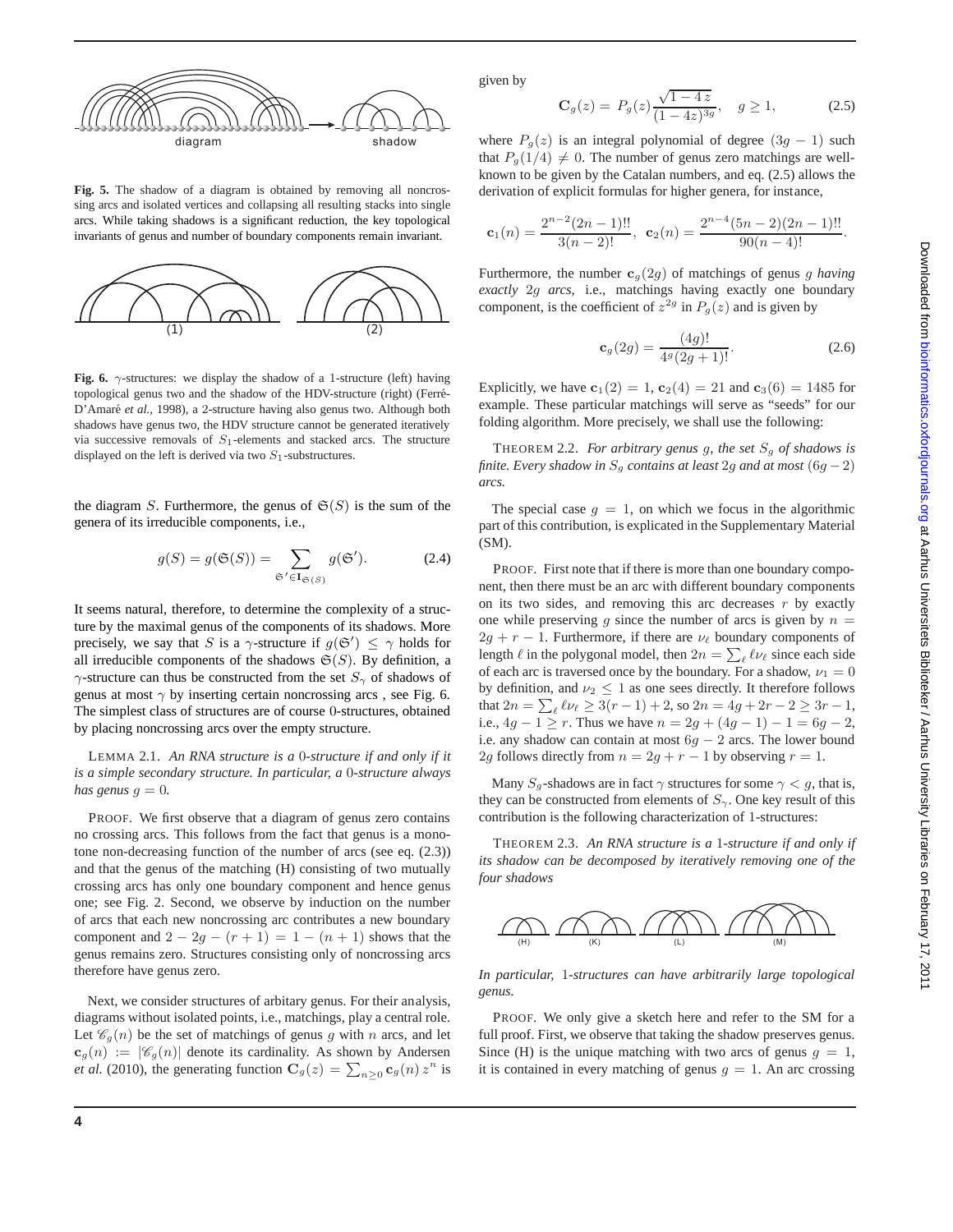

**Fig. 7.** Venn diagram of important classes of structures with pseudoknots. The mutual relationships of pseudoknot-free secondary structure (SS), the two H-shadow classes D&P and L&P, and the classes A&U and R&E, resp., were already described by Condon *et al.* (2004). 1-structures and 4-noncrossing structures are added here.

into  $(H)$  preserves the genus and leads to either  $(K)$  or  $(L)$ . While every arc added to (K) increases the genus, there is one possibility to preserve the genus when adding an arc to (L), namely, the addition leading to (M). It remains to observe that no further arc can be added to (M).

Before proceeding to algorithmic considerations we briefly compare the class of  $\gamma$ -structures with other classes of pseudoknots. Condon *et al.* (2004) investigated the structure classes L&P (Lyngsø and Pedersen, 2000), D&P (Dirks and Pierce, 2003), A&U (Akutsu, 2000), and R&E-class (Rivas and Eddy, 1999). The L&P- and D&Pclass are based on the H-type shadow depicted in Theorem 2.3 and hence are proper subsets of the 1-structures. The A&U-class does not cover shadow M but on the other hand contains some configurations that are not 1-structures, and even the 2-structures do not completely contain the A&U-class. Nevertheless, the A&U-class is small: there are more 1-structures than A&U-structures for any given sequence length (Nebel and Weinberg, 2011).

The R&E class does not impose a limit on the genus of the shadow and hence contains  $\gamma$ -structure with arbitrarily large  $\gamma$ . Conversely, Fig. 3 shows a 2-structure that is not contained in the R&E class. This example is minimal, i.e., all 1-structures are contained in R&E. Similarly, the set of  $k$ -noncrossing structures (Jin *et al.*, 2008; Huang *et al.*, 2009) has infinitely many shadows for any fixed  $k \geq 3$  (Reidys and Wang, 2010), and hence, like R&E, contains  $\gamma$ -structure with arbitrarily large  $\gamma$ . We note that every 1structure is 4-noncrossing; more precisely, shadows (H) and (K) are 3-noncrossing, while shadow (L) and (M) consist of 3 mutually crossing arcs. See Fig. 7.

#### **2.3 Minimum free energy folding of** γ**-structures**

We have shown in the previous section that 0-structures are simple RNA secondary structures. Their minimum free energy (MFE) configuration can be obtained by DP recursions (Waterman, 1978; Zuker and Stiegler, 1981) derived from a decomposition into suitable substructures. This decomposition can be expressed in terms of a context-free grammar (Dowell and Eddy, 2004; Steffen and Giegerich, 2005). In the simplest case, which corresponds to evaluating base pairs only, we consider a single non-terminal symbol S



Fig. 8. Fragment-pairs in RNA structures: the rule I  $IA<sub>1</sub>IB<sub>1</sub>IA<sub>2</sub>IB<sub>2</sub>S$  induces the fragment-pairs  $[i<sub>1</sub>, r<sub>1</sub>], [s<sub>1</sub>, j<sub>1</sub>]$  and  $[i_2, r_2]$ ,  $[s_2, j_2]$ . Arcs connecting the two fragments of a pair are noncrossing, while arcs with both endpoints within the same fragment may be crossing such as those within  $[s_2, j_2]$ .

representing an arbitrary diagram over a segment and three terminal symbols to represent isolated vertices (symbol :), openings (symbol () and closings (symbol )) of base pairs. We only need the three production-rules

$$
S \to :S, \qquad S \to (S)S, \qquad S \to \varepsilon, \tag{2.7}
$$

to generate the corresponding language S.

We shall use that (1) any 1-structure can be inductively generated from genus one structures and (2) that every genus one structure has shadow (H), (K), (L), or (M), to specify a multiple context-free grammar (MCFG) (Seki *et al.*, 1991). In contrast to context-free grammars, the non-terminal symbols of MCFGs may consist of multiple components which must be expanded<sup>3</sup> in parallel. In this way, it becomes possible to couple separated parts of a derivation and thus to generate crossings. In the case of 1-structures, the language S is built upon sequences of intervals (*fragment-pairs*) [i, r], [s, j], where  $(i, j)$ ,  $(r, s)$  are nested arcs. Arcs having endpoints in the different fragments are assumed to be noncrossing; see Fig. 8. For the MCFG, the fragments of a pair are associated with two different (coupled) components of a 2-dimensional non-terminal symbol.

Accordingly, we (re)introduce the following symbols:

- $\bullet$  non-terminal  $S$ , representing secondary structure elements (i.e., diagrams without crossing arcs) according to the rules given above,
- non-terminals  $I$  and  $T$ , representing an arbitrary 1-structure,
- non-terminals  $\vec{X} = [X_1, X_2]$  with two components used to represent a fragment-pair with nested arcs,  $X$  ${H, K, L, M}$
- terminals  $(x, )$  x denoting the opening and closing of a base pair, resp., where  $X$  is one of the types  $H, K, L$  or  $M$ .

Different brackets as well as the different non-terminals of pattern  $\vec{X}$  are used to distinguish nestings of the various kinds of shadows. Finally, we specify the production-rules of our unambiguous MCFG

<sup>3</sup> This coupling is only required for components that were generated by the same production step. Components, even if of the same kind, derived in different steps are independent of each other.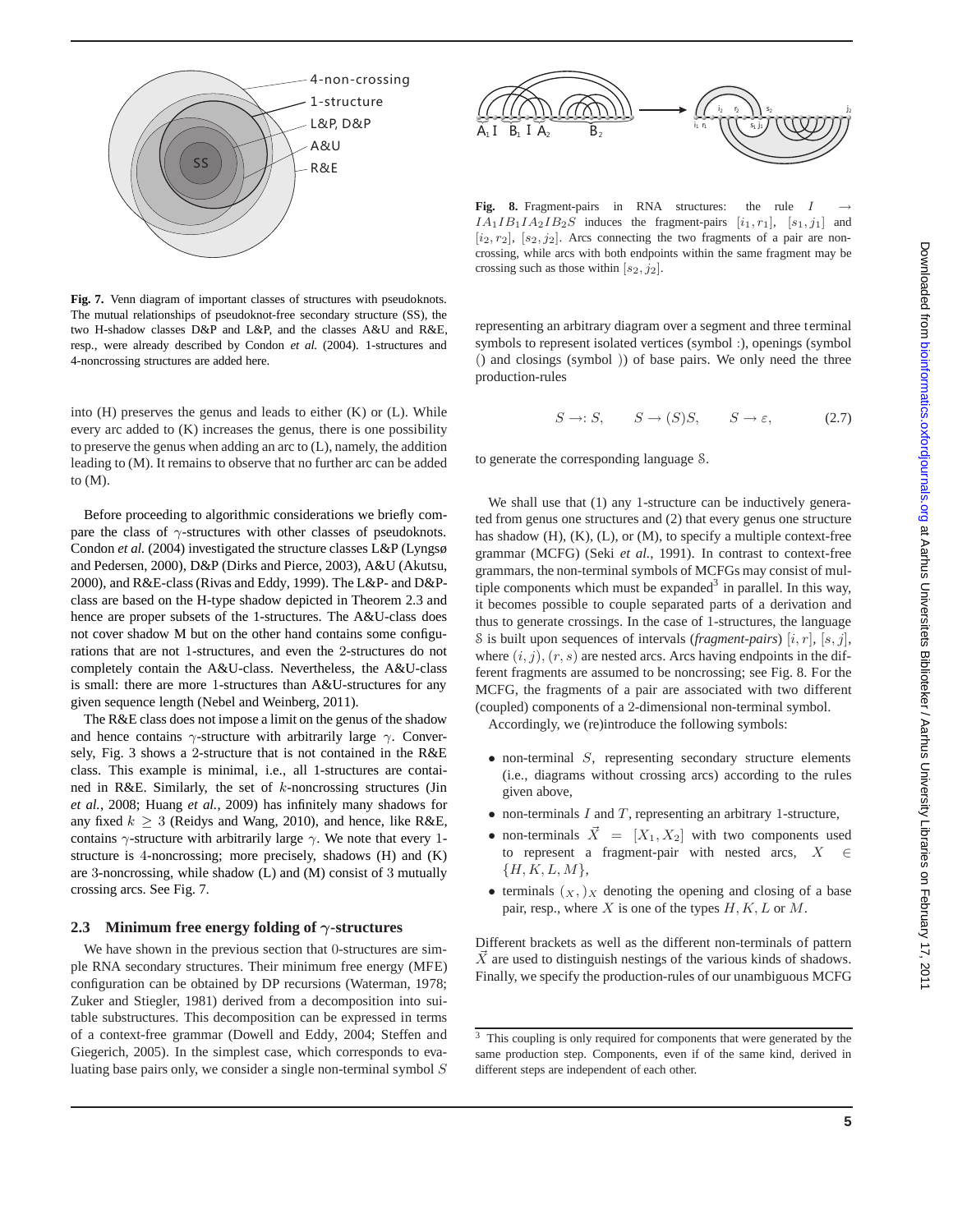$$
I \rightarrow S | T
$$
  
\n
$$
S \rightarrow (S)S | : S | \epsilon
$$
  
\n
$$
T \rightarrow I(T)S
$$
  
\n
$$
T \rightarrow I A_1 I B_1 I A_2 I B_2 S
$$
  
\n
$$
T \rightarrow I A_1 I B_1 I A_2 I C_1 I B_2 I C_2 S
$$
  
\n
$$
T \rightarrow I A_1 I B_1 I C_1 I A_2 I B_2 I C_2 S
$$
  
\n
$$
T \rightarrow I A_1 I B_1 I C_1 I A_2 I D_1 I B_2 I C_2 I D_2 S
$$
  
\n
$$
\vec{X} \rightarrow [(\chi I X_1, X_2 I)_X] | [(\chi, \chi_X)],
$$

where  $X \in \{H, K, L, M\}$  distinguishes the four types of pseudoknots.

THEOREM 2.4. *Any RNA* 1*-structure can be uniquely decomposed via*  $\mathcal{R}_1$ *, and any diagram generated via*  $\mathcal{R}_1$  *is a* 1-structure, see *Fig. 9.*



**Fig. 9.** Illustration of the grammar  $\mathcal{R}_1$ .

PROOF. We proceed by induction on the number of shadows. *Induction basis:* In a 1-structure  $\mathfrak S$  that contains no genus 1-shadow there are no crossings and hence the structure can be decomposed uniquely via the context-free grammar of secondary structures. *Induction step:* Suppose we are given a 1-structure containing  $r \geq 1$ shadows of genus one. We decompose from right to left. Everything is clear until we encounter a substructure containing a genus 1 shadow. For an arc  $\alpha = (i, j)$ , we distinguish two cases: (I)  $\alpha$  is not crossed, or (II)  $\alpha$  is crossed by another arc. In case of (I), there exists a 1-structure nested in  $\alpha$ . In case of (II), we consider the partial order  $\leq$ , where  $(i, j) \leq (r, s)$  if and only if  $r < i$  and  $j < s$ . Since crossing arcs in a 1-structure are contained in one of the four base types, we distinguish the following scenarios

(H): then there exist maximal base pairs  $\beta = (r, s)$ , where  $r < i <$  $s < j$ ,

(K): then there exist maximal base pairs  $\beta = (r, s)$  and  $\theta = (u, v)$ , where  $u < r < v < i < s < j$ ,

(L): then there exist maximal base pairs  $\beta = (r, s)$  and  $\theta = (u, v)$ , where  $u < r < i < v < s < j$ ,

(M): then there exist maximal base pairs  $\beta = (r, s), \theta = (u, v)$  and  $\delta = (p, q)$ , where  $p < u < r < q < i < v < s < j$ .



**Fig. 10.** Fragmentation: the four cases corresponding to the four shadows (H), (K), (L) and (M). In (1), there are two maximal arcs:  $\alpha = (i, j)$  and  $\beta = (r, s)$ , where  $r < i < s < j$ , whence the diagram has shadow (H). Here,  $\alpha_* = (i_*, j_*)$  is the minimal arc crossing  $C(\alpha)$  and  $\beta_* = (r_*, s_*)$ is the minimal arc crossing  $C(\beta)$ . We have  $B_1 = [i, i_*], B_2 = [j, j_*],$  $A_1 = [r, r_*], A_2 = [s, s_*].$  Cases (2), (3) and (4) are analyzed similarly.

Consider the set  $C(\alpha)$  of arcs that are crossed by  $\alpha$  and the minimal arc  $\alpha_*$  that crosses any element of  $C(\alpha)$ . Here minimality is considered with respect to the partial order  $\leq$ , where  $(i, j) \leq (r, s)$ if and only if  $r < i$  and  $j < s$ . It follows that  $\alpha = (i, j)$  and  $\alpha_* = (i_*, j_*)$  induce the fragment pair  $[i, i_*]$  and  $[j_*, j]$ . We similarly obtain the corresponding arcs  $\beta_*$ ,  $\theta_*$  or  $\delta_*$ , which induce at most four fragment-pairs and correspond to a unique shadow of type (H), (K), (L) or (M). See Fig. 10. By construction, the number of genus 1 shadows of any substructure contained in such a fragmentpair is reduced at least by one and can by induction hypothesis, be uniquely decomposes via  $\mathcal{R}_1$ . Finally, any structure generated via  $\mathcal{R}_1$  is constructed from top-to-bottom by iteratively building configurations of arcs having shadow  $(H)$ ,  $(K)$ ,  $(L)$  or  $(M)$ . Thus any structure obtained via  $\mathcal{R}_1$  is indeed a 1-structure completing the proof of the theorem.

2*-structures.* A folding algorithm for 2-structures requires an analogous enumeration of all (irreducible) shadows of genus 2. From eq. (2.6), it is straightforward to explicitly derive the 21 shadows of genus 2 with 4 arcs, see SM Fig. 10. As in the case of genus 1, arcinsertions into these 21 configurations leads to the complete set of 3472 shadows of genus two. This large number makes it infeasible to build a practically useful folding algorithms for *all* 2-structures. It may be useful, however, to deal with a (small) subset of shadows. The complexity of such an algorithm is determined by the complexity of decomposing the individual shadows by means of MCFG-production rules reminiscent of those for  $\mathcal{R}_1$ . For instance, the shadow of the HDV structure displayed in Fig.6, (2), is contained in the R&E class and can therefore be computed in  $O(N^6)$ time and  $O(N^4)$  space. However, when resorting to our approach its time complexity is at least  $O(N^8)$ : the shadow presented in Fig. 11 requires a DP algorithm with  $O(N^8)$  time- and  $O(N^6)$ space-complexity. It is ongoing work to devise a sensible folding algorithm for 2-structures.

*MFE folding of 1-structures*. If we make use of a naïve tablebased parsing scheme, checking for each subword  $s$  of the input and for each rule f whether f can produce s, a rule like  $f =$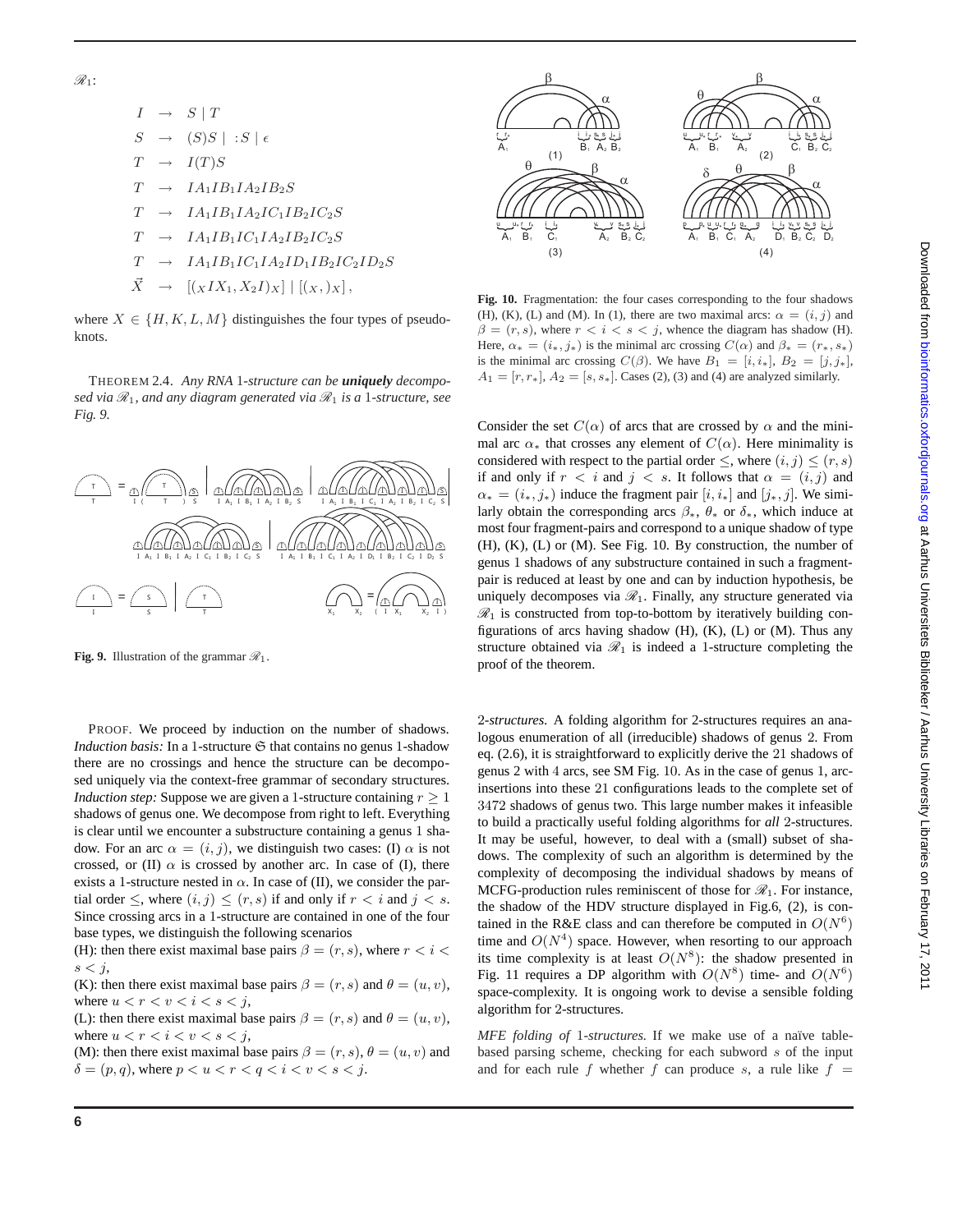

**Fig. 11.** Folding of 2-structures: The shadow shown here is *not* contained in the R&E class of structures and cannot be generated by gap-matrices. It can be decomposed, however, using the 8 indexes  $i, j, k, l, m, n, p$  and q, thus implying a  $O(N^8)$  time-complexity. This makes use of a six-dimensional gap matrix  $G_{j,k,l,m,n,p}$ , which implies  $O(N^6)$  space-complexity.

 $I \rightarrow IA_1IB_2IC_1IA_2ID_1IB_2IC_2ID_2S$  introduces a complexity  $O(N^{18})$ : First, we must process  $O(N^2)$  different subwords s induced by an input of size  $n$ . Second, each non-terminal but the first on the right-hand side of the production introduces an additional split point which specifies the part of s to be generated by the corresponding non-terminal. Since its location may freely be chosen within s, each split point gives rise to another loop variable, and hence contributes a factor  $O(N)$  to the runtime.

Even if there are much more sophisticated parsing algorithms, it is useful to consider this simple scheme since it directly translates into a recursion for a DP algorithm typically used to compute structures of minimum free energy. Furthermore, it is possible to introduce intermediate steps in the derivation of our language by making use of additional non-terminals and production-rules such that the time complexity can be reduced to  $O(N^6)$ . For that purpose let the non-terminal  $I'$  represent 1-structures in which no structures with shadow  $(H)$ ,  $(K)$ ,  $(L)$  or  $(M)$  are nested and the last vertex is paired. We introduce the non-terminal symbols  $\vec{U} = [U_1, U_2], \vec{V} =$  $[V_1, V_2]$  and  $\vec{W} = [W_1, W_2]$  assumed to represent intermediate fragment-pairs and the production-rules

$$
\begin{aligned}\n\vec{U} &\to [IX_1, IX_2] \\
\vec{V} &\to [U_1 U_1', U_2 U_2'] \\
\vec{W} &\to [U_1, U_1' U_2 U_2'] \mid [V_1, U_1 V_2 U_2]\n\end{aligned}
$$

where  $(U'_1, U'_2)$  is a marked copy of  $(U_1, U_2)$  used to identify the components which must later be expanded in a coupled way. Accordingly, we replace the derivations of  $T$  in  $\mathcal{R}_1$  as follows:

$$
\begin{array}{rcl} T & \rightarrow & I(T)S \mid I'S \\ I' & \rightarrow & V_1V_2 \mid U_1V_1U_2V_2 \mid U_1W_1U_2W_2 \end{array}
$$

Note that syntactically, i.e., considered as dot-bracket representations, the 1-structures can be generated by a MCFG, parsable in time  $O(N^5)$ . However, in that case, corresponding brackets are not generated in a coupled way making the grammar inappropriate for algorithmic purposes.

As typical for DP and in analogy to our parsing scheme, we use 2-dimensional matrices to store the optimal structure over a fragment. The matrix is indexed by the sequence coordinates of the endpoints. It can be a simple secondary structure S or a substructure of higher genus. For the fragment-pairs, i.e., for the non-terminals of dimension two, 4-dimensional matrices indexed by the endpoints of both linked fragments are required to store the optimal structure over them. Suppose the pair of fragments is  $[i, r]$  and



**Fig. 12.** The decomposition for 4-dimensional matrices G, Gu, Gv, and Gw.

[s, j], and let  $Gu(i, j; r, s)$  be the fragment-pair (associated with)  $[U_1, U_2]$ ,  $Gv(i, j; r, s)$  be the fragment-pair  $[V_1, V_2]$ ,  $Gw(i, j; r, s)$ be the fragment-pair  $[W_1, W_2]$ , and  $G(i, j; r, s)$  be the fragmentpair  $[X_1, X_2]$ . The recursions for these matrices, summarized in graphical form in Fig. 12, are determined directly by the grammar.

We can conclude from the rewriting rules that the computation of the 2-dimensional matrices requires at most three loop variables, and there are  $O(N^2)$  many of them. Accordingly,  $O(N^5)$  operations are required to fill the associated 2-dimensional matrices. For the 4-dimensional matrices, two loop variables are needed for each of the corresponding rewriting rules (those with a left-hand side of dimension 2) for there are in each case two split points introduced by the right-hand sides of the corresponding productions. Since we need to compute  $O(N^4)$  matrix entries, the total run time is in  $O(N^6)$ . Obviously,  $O(N^4)$  space is required to store these tables. Accordingly, the algorithm can generate all 1-structures in  $O(N^6)$  time and  $O(N^4)$  space, i.e., with the same complexity as pknotsRE (Rivas and Eddy, 1999) (for the larger R&E class). The advantage of 1-structures is that structurally different shadows can be parametrized in different ways, and that the search space is restricted to moderately complex shadows. In contrast, the language of R&E-structures is based on crossings and can neither identify blocks of arcs not restrict the genus of the shadows. For more structure classes restricted to H-structures, NUPACK (Dirks and Pierce, 2003) requires  $O(N^5)$  time and  $O(N^4)$  space.

This is substantially more demanding, of course, than the  $O(N^4)$ time and  $O(N^2)$  memory complexity of pknotsRG Reeder and Giegerich (2004), which, however, deals with a very restricted subset of H-shadow structures, demanding that helices are maximally extended and perfect in the sense that they are not interrupted by bulge- or interior-loops. pknotsRG thus is not guaranteed to find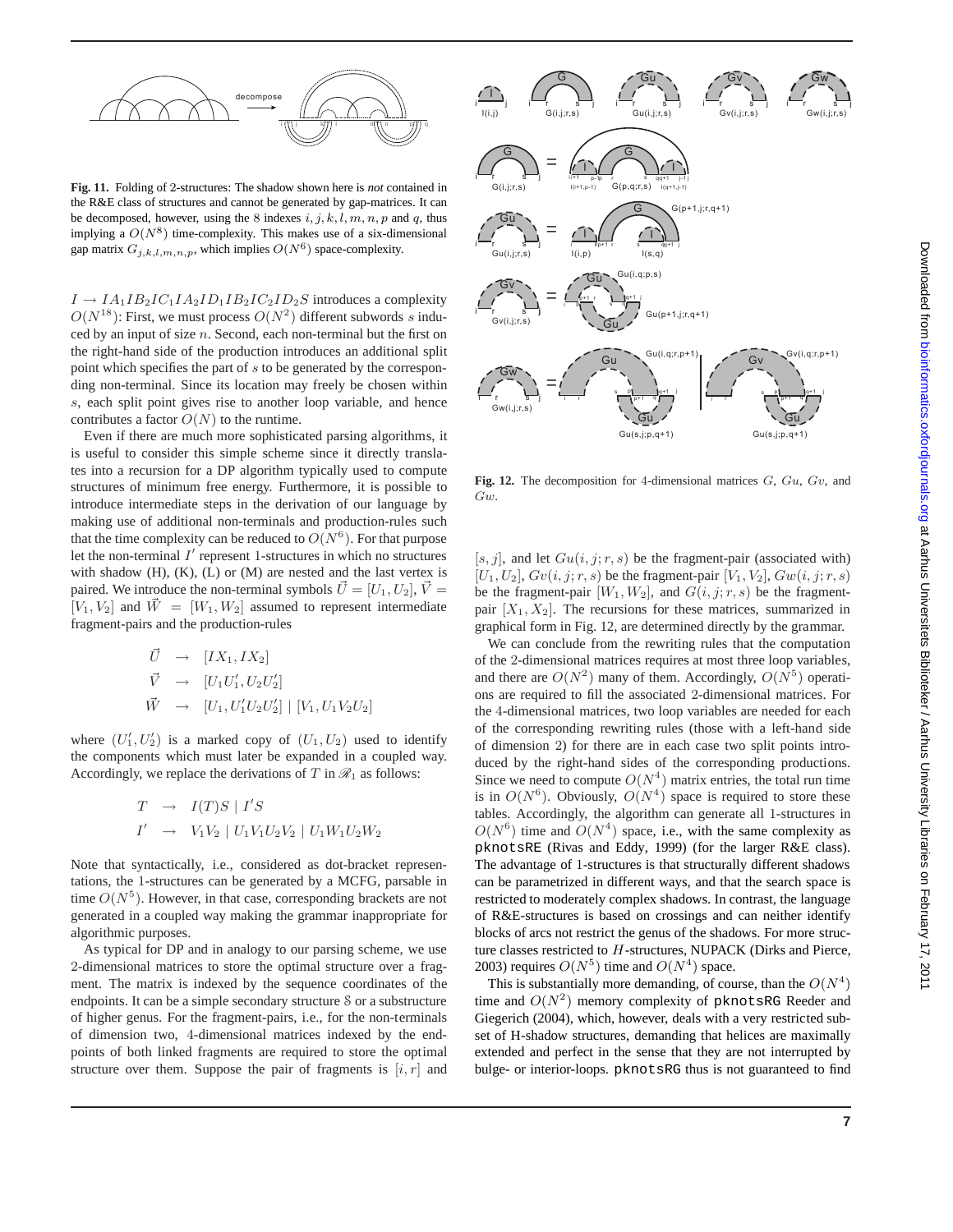the minimum energy structure within the class H-shadow structures. A related fast heuristic treats the (K)-shadow as a superposition of the two H-shadows Theis *et al.* (2010).

## **2.4 Partition function and sampling**

We have shown that the MCFG  $\mathcal{R}_1$  uniquely generates all 1structures, i.e., it is unambiguous. Consequently,  $\mathcal{R}_1$  can be employed to count 1-structures over a given sequence  $x$  and to compute the corresponding partition function

$$
Q = \sum_{s \in \mathfrak{S}_{\mathfrak{x}}} e^{-G(s)/RT}
$$

,

where R is the universal gas constant, T is the temperature,  $G(s)$ is energy of structure s over sequence x, and  $\mathfrak{S}_r$  is the set of 1structures in which all base pairs  $(i, j)$  satisfy the base pairing rules for RNA, i.e.,  $x_i x_j \in \{AU, UA, GC, CG, GU, UG\}$ . Let  $N_{i,j}$ denote the substructure represented by the nonterminal symbol  $N$  in  $\mathcal{R}_1$  over the fragment  $[i, j]$ , and let  $X_{i,j;r,s}$  denote the fragment-pair  $X = [X_1, X_2]$ , where  $X_1 = [i, r]$  and  $X_2 = [s, j]$  in the recursions for energy minimization. For each of these symbols, we introduce corresponding partial partition functions  $Q_{N_{i,j}}$  and  $Q_{\vec{X}_{i,j;r,s}}$ . Since the MCFG is unambigous, the recursions for the partial partition functions are derived by replacing minima by sums and addition of energy contribution by multiplication of partial partition functions, see e.g., (Voß *et al.*, 2006). For instance, the recursion for the partition functions corresponding to the nonterminal symbol  $T$  reads

$$
Q_{T_{i,j}} = \sum_{h} Q_{I',i,h} \times Q_{S_{h+1,j}} + \sum_{h,\ell} Q_{I_{i,h-1}} \times Q_{T_{j+1,\ell-1}} \times Q_{S_{\ell+1,j}} \times e^{-E[h,\ell]/RT},
$$

where  $E[h, \ell]$  denotes the energy of the loop closed by the base pair  $(h, \ell).$ 

The probabilities  $\mathbb{P}_{N_{i,j}}$  of partial structures of type N over the fragment  $[i, j]$  and the probabilities  $\mathbb{P}_{\vec{X}_{i,j;r,s}}$  of partial structures of type  $\overrightarrow{X}$  over the fragment pair  $[i, j]$ ,  $[r, s]$  are readily calculated from the partial partition functions. These "backward recursions" are analogous to those derived by McCaskill (1990) for crossing free structures: Let  $\Lambda_{N_{i,j}}$  be the set of 1-structures containing  $N_{i,j}$  and let  $\Lambda_{\vec{X}_{i,j;r,s}}$  be the set of 1-structures containing the fragment-pair  $\vec{X}_{i,j;r,s}$ . It follows that we have

$$
\mathbb{P}_{N_{i,j}} = \sum_{s \in \Lambda_{N_{i,j}}} \mathbb{P}_s, \qquad \mathbb{P}_{\vec{X}_{i,j;r,s}} = \sum_{s \in \Lambda_{\vec{X}_{i,j;r,s}}} \mathbb{P}_s.
$$

Suppose  $N_{i,j}$  or  $\vec{X}_{i,j;r,s}$  are obtained by decomposing  $\theta_s$ . The conditional probablities  $\mathbb{P}_{N_{i,j}|\theta_s}$  and  $\mathbb{P}_{\vec{X}_{i,j;r,s}|\theta_s}$  are then given by  $Q_{\theta_s}(N_{i,j})/Q_{\theta_s}$  and  $Q_{\theta_s}(\vec{X}_{i,j;r,s})/Q_{\theta_s}$  respectively. Here  $Q_{\theta_s}$  represents the partition function of  $\theta_s$ , and  $Q_{\theta_s}(N_{i,j})$ and  $Q_{\theta_s}(\vec{X}_{i,j;r,s})$  represent the partition functions for those  $\theta_s$ configurations that contain  $N_{i,j}$  and  $\vec{X}_{i,j;r,s}$  respectively. Taking the sum over all possible  $\theta_s$ , we obtain

$$
\mathbb{P}_{N_{i,j}} = \mathbb{P}_{\theta_s} \frac{Q_{\theta_s}(N_{i,j})}{Q_{\theta_s}}, \qquad \mathbb{P}_{\vec{X}_{i,j;r,s}} = \mathbb{P}_{\theta_s} \frac{Q_{\theta_s}(\vec{X}_{i,j;r,s})}{Q_{\theta_s}}.
$$

From this backward recursion, one immediately derives a stochastic backtracing recursion from the probabilities of partial structures that

generates a Boltzmann sample of 1-structures, see (Tacker *et al.*, 1996; Ding and Lawrence, 2003; Huang *et al.*, 2010) for analogous constructions.

The basic data structure for this sampling is a stack A which stores blocks of the form  $(i, j, N)$  (or  $(i, j; r, s, X)$ ), presenting substructures of nonterminal symbols N over  $[i, j]$  (or  $\vec{X}$  over  $[X_1, X_2]$ ) where  $X_1 = [i, r]$  and  $X_2 = [s, j]$ . L is a set of base pairs storing those removed by the decomposition step in the grammar. We initialize with the block  $(1, n, I)$  in A, and  $L = \emptyset$ . In each step, we pick up one element in A and decompose it via the grammar with probability  $Q^M/Q^N$ , where  $Q^N$  is the partition function of the block which is picked up from A, and  $Q^M$  is the partition function of the target block which is decomposed by the rewriting rule. The base pairs which are removed in the decomposition step are moved to L. For instance, according to the rewriting rule  $T \to I(T)S$ , the block  $(i, j, T)$  is decomposed into the three blocks:  $(i, h - 1, I)$ ,  $(h + 1, \ell - 1, T)$ ,  $(\ell + 1, j, S)$  and one base pair  $(h, \ell)$  which is to be removed. For fixed indices h,  $\ell$ , where  $i \leq h \leq \ell \leq j$ , the probability of decomposing  $(i, j, T)$  reads

$$
\mathbb{P}_{h,\ell} = \frac{Q_{I_{i,h-1}} \times Q_{T_{j+1,\ell-1}} \times Q_{S_{\ell+1,j}} \times e^{-E[h,\ell]/RT}}{Q_{T_{i,j}}}.
$$

The sampling step is iterated until  $A$  is empty. The resulting 1-structure is the given by the list  $L$  of base pairs.

#### **2.5 Software**

*Implementation.* MFE folding, partition function including a computation of base pairing probabilities, and stochastic backtracing are implemented in gfold. The program is written in C.

*Energy Model.* Although the presentation above uses a simplified grammar that does not explicitly distinguish the usual loop types, gfold implements the Mathews-Turner energy model without dangles (Mathews *et al.*, 1999, 2004) for secondary structure elements. For pseudoknots, we use here an extended version of the Dirks-Pierce (DP) model (Dirks and Pierce, 2003) that allows different penalties  $\beta_X$  for the four topologically distinct pseudoknot types  $X = H, K, L, M$ . We have observed that the values of  $\beta_X$ have a substantial influence on the accuracy of the predicted structures. In both NUPACK and pknotsRE, a common pseudoknot penalty  $\beta_1$  is assigned whenever two gap matrices cross. Since the number of such crossings depends on the type of the pseudoknot, this algorithmic design would imply  $\beta_A = \beta_1$ ,  $\beta_B = \beta_C = 2\beta_1$ , and  $\beta_D = 3\beta_1$ . In gfold, these parameters are independent and can be adjusted to improve the performance. Since most experimentally known pseudoknots are of types (H) and (K), we focused in particular on the ratio of  $\beta_A$  and  $\beta_B$  and found that both sensitivity (the ratio of correctly predicted base pairs to the total number of base pairs in the reference structure) and positive predictive value reach a maximum for  $\beta_B = 1.3 \beta_A$ . The pseudoknot penalty of type (H) coincides with that of the DP model, i.e.,  $\beta_A = \beta_1 = 9.6$ [kcal/mol]. The other penalties are set to  $\beta_B = 12.6$ ,  $\beta_C = 14.6$ , and  $\beta_D = 17.6$ ; see SM for details. An alternative set of pseudoknot parameters described by Andronescu *et al.* (2010) can easily be incorporated but would require a re-adjustment of these four topological penalties.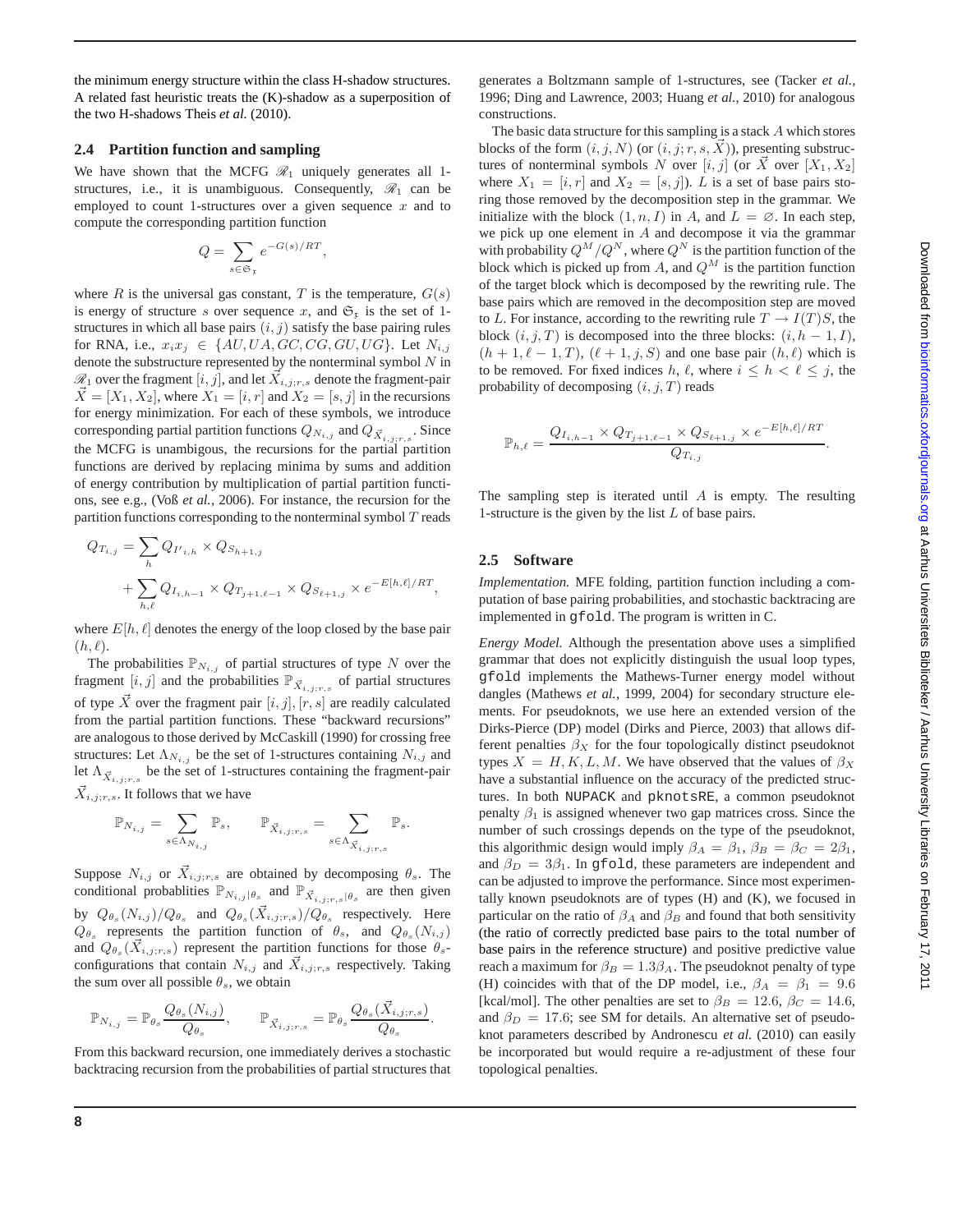*Performance.* The current implementation of gfold is applicable to sequences with a length up to  $N \approx 150$  nucleotides on current PC hardware. Fig. 13 summarizes the resource requirements.



Fig. 13. Run time (left) and peak memory (right) of gfold. Timing information is given for MFE-only (triangles) and paritition function with sampling 10,000 structures from the Boltzmann ensemble. To compute error bars, we folded folded between 10 ( $N > 100$ ) and 100 ( $N < 70$ ) randomly generated sequences on a Xeon E5410, 2.33Ghz, 48Gb memory. Memory allocation is independent of the sequence. For  $N > 100$ , double precision floats are necessary to avoid overflows. This leads to the jump in memory consumption by a factor of 2. Dotted lines indicate the theoretical behavior of  $O(N^6)$  (time) and  $O(N^4)$  (space). The slope for CPU time is slightly steeper than the theory since constraints among the 6 indices introduced by the minimum size of the complex pseudoknot elements lead to an additional speedup for small N.

We have observed that gfold provides a substantial increase in both sensitivity and a positive predictive value (PPV, ratio of correctly predicted base pairs to the total number of base pairs in the predicted structure) compared to the alternative DP approaches pknotsRE (Rivas and Eddy, 1999), NUPACK (Dirks and Pierce, 2003), and pknotsRG-mfe (Reeder and Giegerich, 2004), and that gfold provides a substantial increase in accuracy, cf. Fig. 14. In an evaluation on the entire Pseudobase (van Batenburg *et al.*, 2001), gfold achieves a sensitivity of 0.762 and PPV of 0.761. As detailed in SM (Tab.S-3), the performance varies substantially between different classes of sequences however. Interestingly, the more complex pseudoknots of type (K) are predicted with even higher accuracy (sensitivity 0.889, PPV 0.899) than the simpler, much more frequent type H.

The PPV of gfold predictions can be increased by filtering the base pairs of the MFE structure by their probability  $p$  of formation, which is computed by the partition function version of gfold. Accepting only base pairs with a predicted base pairing probability  $p > 0.95$  increases the PPV from 0.76 to more than 0.9, see Fig. 14C. In order to evaluate the false positive rate, we folded 100 tRNA sequences from Sprinzl's tRNA database (Jühling *et al.*, 2009). gfold correctly identifies  $94\%$  of them as pseudoknot-free. In comparison, NUPACK correctly identifies 86% and pknotsRG-mfe 89% of this sample set.

## **3 DISCUSSION**

Combinatorial models of pseudoknotted RNA structures are limited in two ways: On the one hand, exact algorithmic folding can



Fig. 14. Performance of gfold. Comparison of the average sensitivity (A) and PPV (B) of different prediction algorithms on a sample of 32 structures from Pseudobase. All details of this sample are given in the SM (Tab.S-2). (C) The PPV increases signficantly if only base pairs with larger pairing probabilities as predicted by the partition function version of gfold are included in the predicted structure.

be constructed only for certain types of structures. On the other hand, the larger the structure sets are, the more base pairing patterns are contained in them that cannot be realized in nature due to steric constraints. Algorithm design so far has been mostly driven by the desire to reduce computational complexity. The idea behind gfold, in contrast, is to define a more suitable class of structures that can be generated by nesting and concatenating a small number of elementary building blocks. This recursive structure is captured by a fairly simple unambiguous multiple context-free grammar that translates in a canonical way to DP algorithms for computing the minimum energy structure and the partition function in  $O(N^6)$  time and  $O(N^4)$  space. In addition to MFE folding, we have implemented the computation of base pairing probabilities and a stochastic backtracing recursion, thus providing the major functionalities of RNA secondary structure prediction software for a very natural class of pseudoknotted structures.

The 1-structures considered here strike a balance between the generality necessary to cover almost all known pseudoknotted structures, and the restriction to topologically elementary structures that have a good chance to actually correspond to a feasible spatial structure. From a mathematical point of view, the characterization of structures in terms of irreducible components with given topological genus appears particularly natural and promises to reflect closely the ease with which a structure can be embedded in three dimensions. In addition, the grammar underlying gfold naturally distinguishes different types of pseudoknots and admits different energy parameters for them. We observe that this additional freedom of the parametrization leads to a substantial increase of sensitivity of type (K) pseudoknots,  $(0.63 \rightarrow 0.889)$  and PPV  $(0.73 \rightarrow 0.899)$ compared to the usage of a common penalty for each crossing of gap matrices. In terms of prediction accuracy, gfold thus compares favorably also with the leading alternative DP approaches to pseudoknotted structures.

**Acknowledgements.** This work was supported by the 973 Project of the Ministry of Science and Technology, the PCSIRT Project of the Ministry of Education, and the National Science Foundation of China to CMR and his lab, as well as the *Deutsche Forschungsgemeinschaft*, projects STA 850/2- 1 & STA 850/7-1, the European Union FP-7 project QUANTOMICS (no. 222664) to PFS and his lab. JEA and RCP are supported by QGM, the Centre